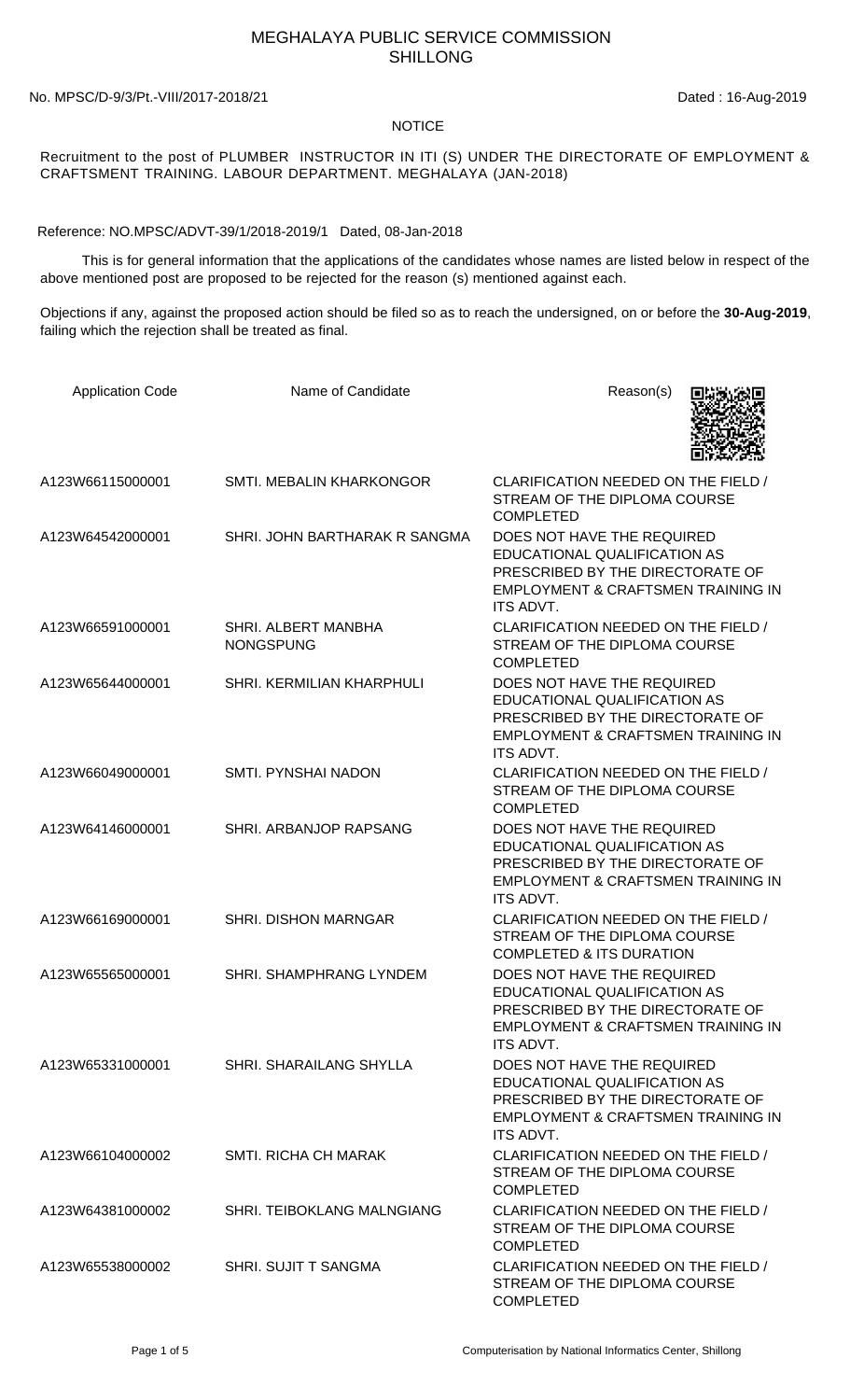| <b>Application Code</b> | Name of Candidate                               | Reason(s)                                                                                                                                                           |
|-------------------------|-------------------------------------------------|---------------------------------------------------------------------------------------------------------------------------------------------------------------------|
| A123W66723000002        | <b>SHRI. SHEMPHANG SYIEMLIEH</b>                | DOES NOT HAVE THE REQUIRED<br>EDUCATIONAL QUALIFICATION AS<br>PRESCRIBED BY THE DIRECTORATE OF<br><b>EMPLOYMENT &amp; CRAFTSMEN TRAINING IN</b><br><b>ITS ADVT.</b> |
| A123W66697000002        | SHRI. CHIGADO RANGSA MARAK                      | CLARIFICATION NEEDED ON THE FIELD /<br>STREAM OF THE DIPLOMA COURSE<br><b>COMPLETED</b>                                                                             |
| A123W66142000002        | <b>SHRI. SONIUS MAWLONG</b>                     | CLARIFICATION NEEDED ON THE FIELD /<br>STREAM OF THE DIPLOMA COURSE<br><b>COMPLETED</b>                                                                             |
| A123W54374000002        | SHRI. DONKUPAR MYRTHONG                         | DOES NOT HAVE THE REQUIRED<br>EDUCATIONAL QUALIFICATION AS<br>PRESCRIBED BY THE DIRECTORATE OF<br>EMPLOYMENT & CRAFTSMEN TRAINING IN<br><b>ITS ADVT.</b>            |
| A123W65728000002        | SHRI. DEEPAK YADAV                              | CLARIFICATION NEEDED ON THE FIELD /<br>STREAM OF THE DIPLOMA COURSE<br><b>COMPLETED &amp; ITS DURATION</b>                                                          |
| A123W65558000002        | SHRI. IVANSTAR CH. SANGMA                       | CLARIFICATION NEEDED ON THE FIELD /<br>STREAM OF THE DIPLOMA COURSE<br><b>COMPLETED &amp; DATE OF PASSING</b>                                                       |
| A123W64563000002        | SHRI. TERENCE NENGMINZA<br><b>SANGMA</b>        | CLARIFICATION NEEDED ON THE FIELD /<br>STREAM OF THE DIPLOMA COURSE<br><b>COMPLETED</b>                                                                             |
| A123W65104000002        | SHRI. JANUBIRTH A SANGMA                        | CLARIFICATION NEEDED ON THE FIELD /<br>STREAM OF THE DIPLOMA COURSE<br><b>COMPLETED</b>                                                                             |
| A123W65750000002        | SMTI. KABAKONGSAN KHONGWAR                      | CLARIFICATION NEEDED ON THE FIELD /<br>STREAM OF THE DIPLOMA COURSE<br><b>COMPLETED</b>                                                                             |
| A123W66162000002        | <b>SHRI. LEON BENJAMIN</b><br><b>NONGKYNRIH</b> | CLARIFICATION NEEDED ON THE FIELD /<br>STREAM OF THE DIPLOMA COURSE<br><b>COMPLETED &amp; ITS DURATION</b>                                                          |
| A123W66719000002        | SHRI, MARSDEN I SANGMA                          | CLARIFICATION NEEDED ON THE FIELD /<br>STREAM OF THE DIPLOMA COURSE<br><b>COMPLETED</b>                                                                             |
| A123W50333000003        | SHRI. MACK DONALD KHARKONGOR                    | DOES NOT HAVE THE REQUIRED<br>EDUCATIONAL QUALIFICATION AS<br>PRESCRIBED BY THE DIRECTORATE OF<br>EMPLOYMENT & CRAFTSMEN TRAINING IN<br><b>ITS ADVT.</b>            |
| A123W66722000003        | SHRI. RIKSIL KOKSI SANGMA                       | CLARIFICATION NEEDED ON THE FIELD /<br>STREAM OF THE DIPLOMA COURSE<br><b>COMPLETED</b>                                                                             |
| A123W45691000003        | SHRI. ARDENT WAHLANG                            | DOES NOT HAVE THE REQUIRED<br>EDUCATIONAL QUALIFICATION AS<br>PRESCRIBED BY THE DIRECTORATE OF<br>EMPLOYMENT & CRAFTSMEN TRAINING IN<br><b>ITS ADVT.</b>            |
| A123W44566000003        | <b>SHRI. SANKI LANGSTANG</b>                    | CLARIFICATION NEEDED ON THE FIELD /<br>STREAM OF THE DIPLOMA COURSE<br><b>COMPLETED</b>                                                                             |
| A123W65886000003        | <b>SHRI, RIPRANG NOKREK MARAK</b>               | DOES NOT HAVE THE REQUIRED<br>EDUCATIONAL QUALIFICATION AS<br>PRESCRIBED BY THE DIRECTORATE OF<br>EMPLOYMENT & CRAFTSMEN TRAINING IN<br><b>ITS ADVT.</b>            |
| A123W35769000003        | SHRI. RAKKIM CH MOMIN                           | CLARIFICATION NEEDED ON THE FIELD /<br>STREAM OF THE DIPLOMA COURSE<br><b>COMPLETED</b>                                                                             |
| A123W35718000003        | SHRI. REJOYSING NONGLANG                        | DOES NOT HAVE THE REQUIRED<br>EDUCATIONAL QUALIFICATION AS<br>PRESCRIBED BY THE DIRECTORATE OF<br>EMPLOYMENT & CRAFTSMEN TRAINING IN<br>ITS ADVT.                   |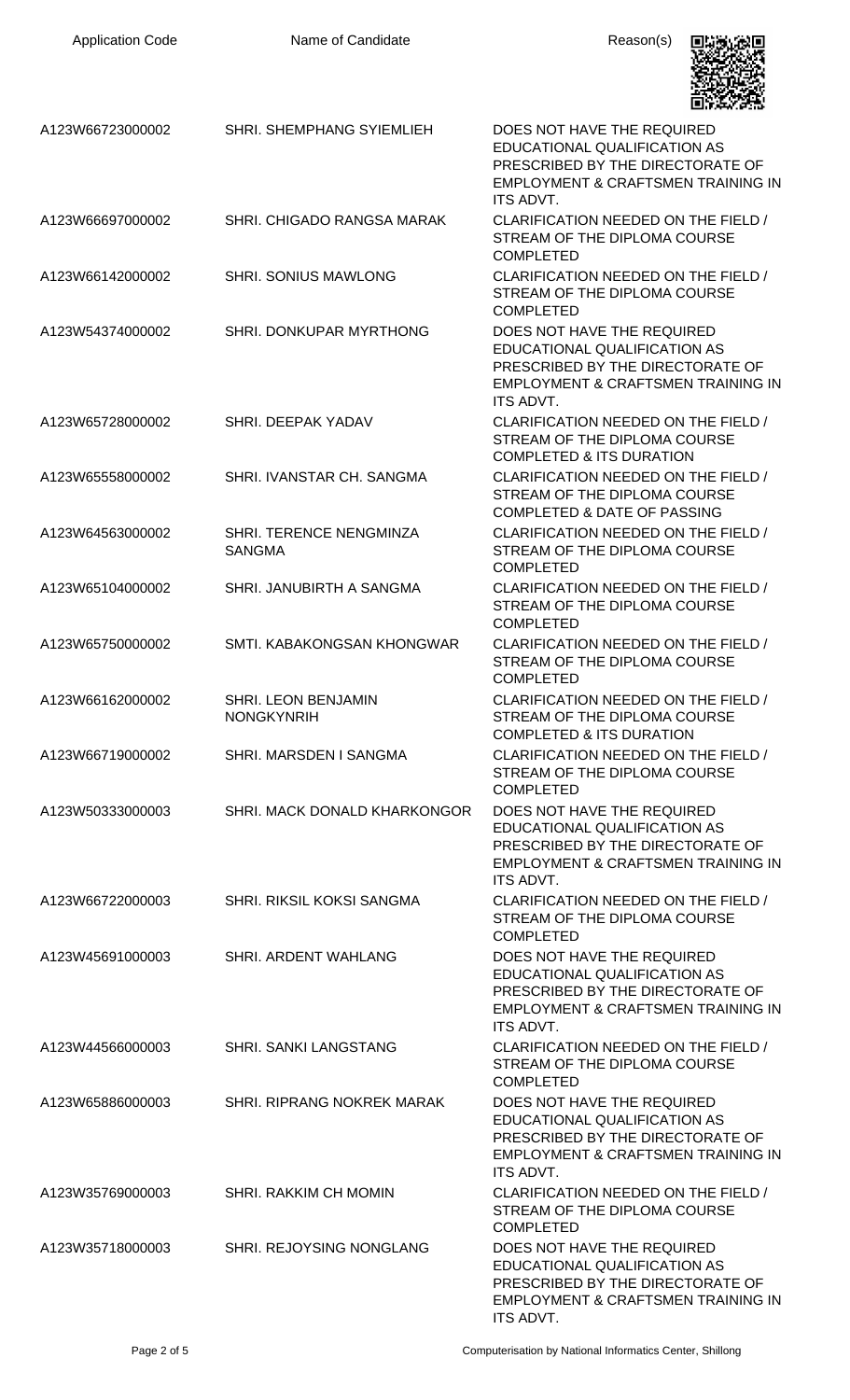| <b>Application Code</b> | Name of Candidate                            | Reason(s)                                                                                                                                                           |
|-------------------------|----------------------------------------------|---------------------------------------------------------------------------------------------------------------------------------------------------------------------|
| A123W12229000004        | <b>SHRI. LEPING M MARAK</b>                  | CLARIFICATION NEEDED ON THE FIELD /<br>STREAM OF THE DIPLOMA COURSE<br><b>COMPLETED</b>                                                                             |
| A123W49223000004        | SHRI. ANDARSON LYNGDOH KYNSHI                | CLARIFICATION NEEDED ON THE FIELD /<br>STREAM OF THE DIPLOMA COURSE<br><b>COMPLETED</b>                                                                             |
| A123W65875000004        | SHRI. HIRANAMOI HAJONG                       | DOES NOT HAVE THE REQUIRED<br>EDUCATIONAL QUALIFICATION AS<br>PRESCRIBED BY THE DIRECTORATE OF<br><b>EMPLOYMENT &amp; CRAFTSMEN TRAINING IN</b><br>ITS ADVT.        |
| A123W26805000005        | SHRI. RAILANG MAWA                           | DOES NOT HAVE THE REQUIRED<br>EDUCATIONAL QUALIFICATION AS<br>PRESCRIBED BY THE DIRECTORATE OF<br><b>EMPLOYMENT &amp; CRAFTSMEN TRAINING IN</b><br><b>ITS ADVT.</b> |
| A123W19535000005        | SHRI. IALUMBOK PYNGROPE                      | CLARIFICATION NEEDED ON THE FIELD /<br>STREAM OF THE DIPLOMA COURSE<br><b>COMPLETED</b>                                                                             |
| A123W38087000005        | SHRI. CHUSAL RYAN GABIL MOMIN                | CLARIFICATION NEEDED ON THE FIELD /<br>STREAM OF THE DIPLOMA COURSE<br><b>COMPLETED</b>                                                                             |
| A123W45266000005        | SHRI. BANJOPLANG WARBAH                      | CLARIFICATION NEEDED ON THE FIELD /<br>STREAM OF THE DIPLOMA COURSE<br><b>COMPLETED</b>                                                                             |
| A123W37114000005        | SMTI. HABILARISA WANKHAR                     | DOES NOT HAVE THE REQUIRED<br>EDUCATIONAL QUALIFICATION AS<br>PRESCRIBED BY THE DIRECTORATE OF<br><b>EMPLOYMENT &amp; CRAFTSMEN TRAINING IN</b><br>ITS ADVT.        |
| A123W19296000006        | SHRI. JIBANJYOTI HAJONG                      | DOES NOT HAVE THE REQUIRED<br>EDUCATIONAL QUALIFICATION AS<br>PRESCRIBED BY THE DIRECTORATE OF<br><b>EMPLOYMENT &amp; CRAFTSMEN TRAINING IN</b><br><b>ITS ADVT.</b> |
| A123W65571000006        | SHRI. IENGKUPAR NONGDKHAR                    | DOES NOT HAVE THE REQUIRED<br>EDUCATIONAL QUALIFICATION AS<br>PRESCRIBED BY THE DIRECTORATE OF<br><b>EMPLOYMENT &amp; CRAFTSMEN TRAINING IN</b><br>ITS ADVT.        |
| A123W47628000006        | SHRI. AIBOKLANG KHARTHANGMAW                 | CLARIFICATION NEEDED ON THE FIELD /<br>STREAM OF THE DIPLOMA COURSE<br><b>COMPLETED</b>                                                                             |
| A123W49565000006        | SHRI. KYNSAIBOR JANA                         | DOES NOT HAVE THE REQUIRED<br>EDUCATIONAL QUALIFICATION AS<br>PRESCRIBED BY THE DIRECTORATE OF<br><b>EMPLOYMENT &amp; CRAFTSMEN TRAINING IN</b><br><b>ITS ADVT.</b> |
| A123W37642000006        | SMTI. NOKRAKKI J. SANGMA                     | CLARIFICATION NEEDED ON THE FIELD /<br>STREAM OF THE DIPLOMA COURSE<br><b>COMPLETED</b>                                                                             |
| A123W21185000006        | SHRI. REXROGER CUTHBURT<br><b>NONGKYNRIH</b> | CLARIFICATION NEEDED ON THE FIELD /<br>STREAM OF THE DIPLOMA COURSE<br><b>COMPLETED</b>                                                                             |
| A123W64250000006        | SHRI. TANGKAN A SANGMA                       | DOES NOT HAVE THE REQUIRED<br><b>EDUCATIONAL QUALIFICATION AS</b><br>PRESCRIBED BY THE DIRECTORATE OF<br><b>EMPLOYMENT &amp; CRAFTSMEN TRAINING IN</b><br>ITS ADVT. |
| A123W49698000006        | SHRI. WANMI ARLAM IAKAI                      | DOES NOT HAVE THE REQUIRED<br><b>EDUCATIONAL QUALIFICATION AS</b><br>PRESCRIBED BY THE DIRECTORATE OF<br><b>EMPLOYMENT &amp; CRAFTSMEN TRAINING IN</b><br>ITS ADVT. |
| A123W39585000007        | SHRI. HONROY LYNGDOH                         | DOES NOT HAVE THE REQUIRED<br>EDUCATIONAL QUALIFICATION AS<br>PRESCRIBED BY THE DIRECTORATE OF                                                                      |
| Page 3 of 5             |                                              | Computerisation by National Informatics Center, Shillong                                                                                                            |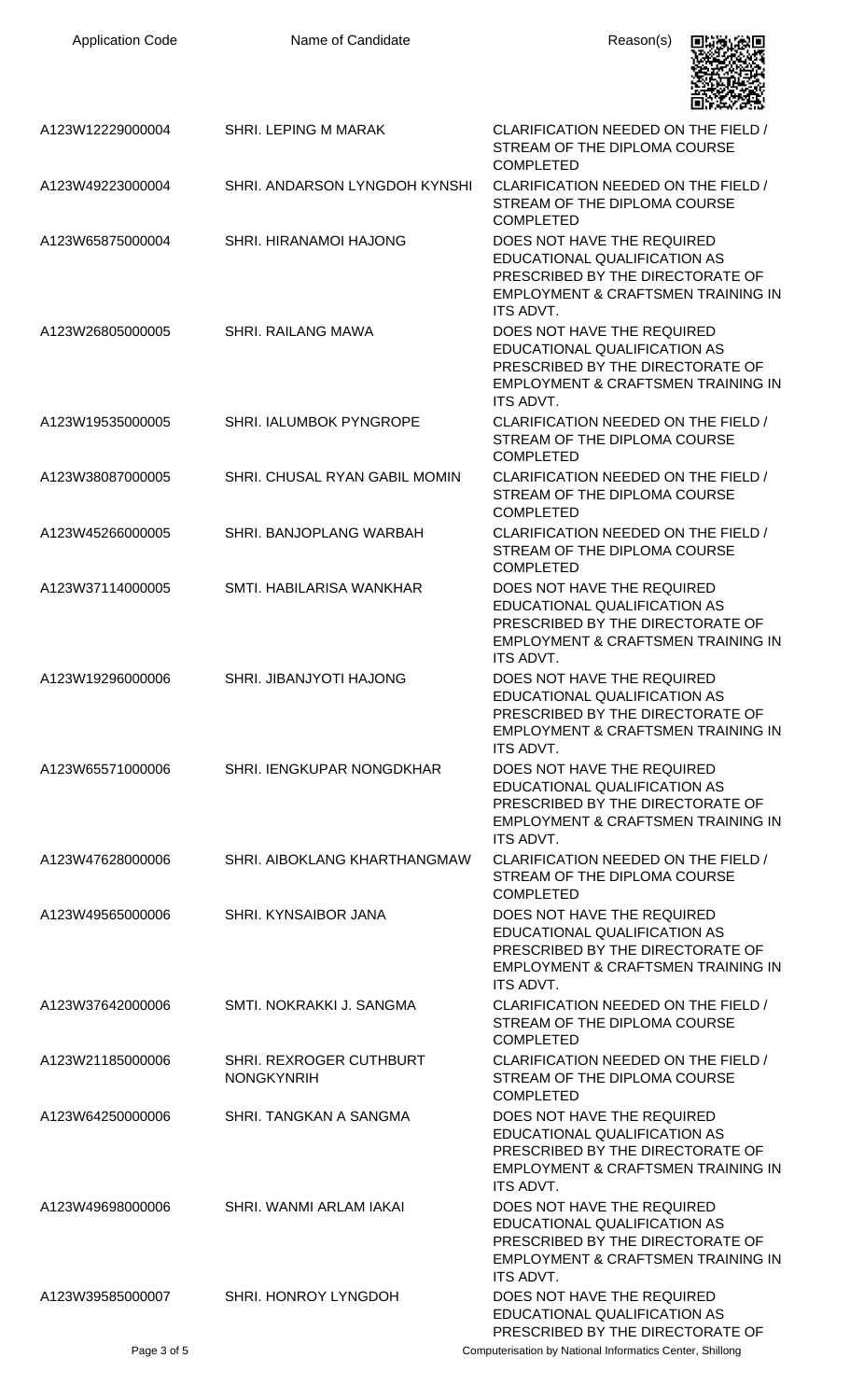| <b>Application Code</b> | Name of Candidate                                | Reason(s)                                                                                                                                                           |
|-------------------------|--------------------------------------------------|---------------------------------------------------------------------------------------------------------------------------------------------------------------------|
|                         |                                                  | <b>EMPLOYMENT &amp; CRAFTSMEN TRAINING IN</b><br>ITS ADVT.                                                                                                          |
| A123W64992000007        | SHRI. WANBOR LAMARE                              | CLARIFICATION NEEDED ON THE FIELD /<br>STREAM OF THE DIPLOMA COURSE<br><b>COMPLETED</b>                                                                             |
| A123W47237000008        | SHRI. DAVID SOHKHLET                             | CLARIFICATION NEEDED ON THE FIELD /<br>STREAM OF THE DIPLOMA COURSE<br><b>COMPLETED</b>                                                                             |
| A123W33767000008        | SHRI. CHRISTOPHER S SANGMA                       | DOES NOT HAVE THE REQUIRED<br>EDUCATIONAL QUALIFICATION AS<br>PRESCRIBED BY THE DIRECTORATE OF<br><b>EMPLOYMENT &amp; CRAFTSMEN TRAINING IN</b><br>ITS ADVT.        |
| A123W32078000008        | SHRI. TENGSAM DALBOT SHIRA                       | CLARIFICATION NEEDED ON THE FIELD /<br>STREAM OF THE DIPLOMA COURSE<br><b>COMPLETED</b>                                                                             |
| A123W46238000009        | SMTI. ANNECA NONGTDU                             | DOES NOT HAVE THE REQUIRED<br>EDUCATIONAL QUALIFICATION AS<br>PRESCRIBED BY THE DIRECTORATE OF<br><b>EMPLOYMENT &amp; CRAFTSMEN TRAINING IN</b><br><b>ITS ADVT.</b> |
| A123W22530000010        | SHRI. WANKERMI PARIAT                            | DOES NOT HAVE THE REQUIRED<br>EDUCATIONAL QUALIFICATION AS<br>PRESCRIBED BY THE DIRECTORATE OF<br><b>EMPLOYMENT &amp; CRAFTSMEN TRAINING IN</b><br>ITS ADVT.        |
| A123W35971000011        | SHRI, ORICLESTAR MARBANIANG                      | DOES NOT HAVE THE REQUIRED<br>EDUCATIONAL QUALIFICATION AS<br>PRESCRIBED BY THE DIRECTORATE OF<br>EMPLOYMENT & CRAFTSMEN TRAINING IN<br><b>ITS ADVT.</b>            |
| A123W37745000011        | SHRI. BADAPKUPAR WANNIANG                        | DOES NOT HAVE THE REQUIRED<br>EDUCATIONAL QUALIFICATION AS<br>PRESCRIBED BY THE DIRECTORATE OF<br><b>EMPLOYMENT &amp; CRAFTSMEN TRAINING IN</b><br>ITS ADVT.        |
| A123W08110000012        | SHRI, KHRAW KUPAR SUJA                           | DOES NOT HAVE THE REQUIRED<br>EDUCATIONAL QUALIFICATION AS<br>PRESCRIBED BY THE DIRECTORATE OF<br><b>EMPLOYMENT &amp; CRAFTSMEN TRAINING IN</b><br>ITS ADVT.        |
| A123W04045000013        | <b>SHRI. BUDLANG KUPAR</b><br><b>KHARLYNGDOH</b> | DOES NOT HAVE THE REQUIRED<br>EDUCATIONAL QUALIFICATION AS<br>PRESCRIBED BY THE DIRECTORATE OF<br><b>EMPLOYMENT &amp; CRAFTSMEN TRAINING IN</b><br>ITS ADVT.        |
| A123W08814000013        | SHRI. PREACHER BORN PATHAW                       | DOES NOT HAVE THE REQUIRED<br>EDUCATIONAL QUALIFICATION AS<br>PRESCRIBED BY THE DIRECTORATE OF<br><b>EMPLOYMENT &amp; CRAFTSMEN TRAINING IN</b><br>ITS ADVT.        |
| A123W35121000050        | SHRI. KHIYALNESS KHARBANI                        | DOES NOT HAVE THE REQUIRED<br>EDUCATIONAL QUALIFICATION AS<br>PRESCRIBED BY THE DIRECTORATE OF<br><b>EMPLOYMENT &amp; CRAFTSMEN TRAINING IN</b><br>ITS ADVT.        |